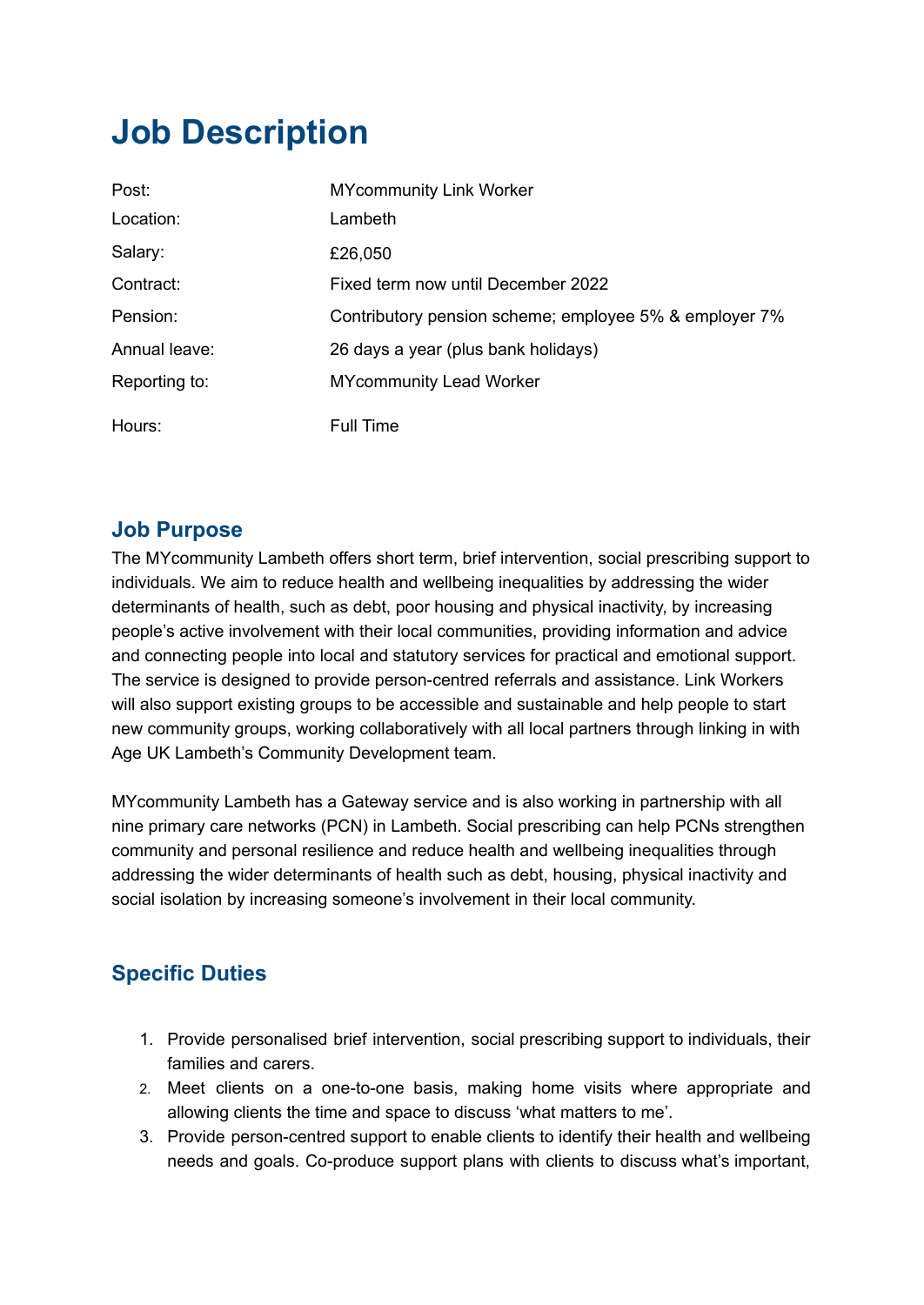where they would like to be in the future and how we can support them to achieve this.

- 4. Manage and prioritise a caseload to ensure clients needs, priorities and urgent support is met.
- 5. MYcommunity Lambeth works in partnership with a large number of statutory and community services and organisations across the borough. You will link clients with appropriate services to meet their needs. It is vital to have a strong understanding when it is necessary to refer someone back to health care professionals/ agencies when the client's needs are beyond the scope of the MYcommunity team.
- 6. Ensure any referrals made are followed up in four weeks to ensure the client is receiving appropriate support and is happy with the service they've received.
- 7. Network to identify new services and community groups for clients to be referred to.
- 8. Draw on and increase the strengths and capacities of local communities by enabling local VCSE organisations and community groups to receive referrals.
- 9. Work collaboratively with local partners and Age UK Lambeth's Community Development team to support local VCSE organisations and community groups to become sustainable. Ensure they're registered on the MYcommunity directory.
- 10. Provide a regular 'confidence survey' to community groups receiving referrals to ensure they're strong, sustained and have the support they need. Link in with Age UK Lambeth's Community Development team if they require support/ gaps are identified.
- 11. Share and educate non-clinical and clinical staff within the PCN about the services available and ensure they're aware of the MYcommunity directory.
- 12. Support with the development of MYneighbour volunteer tasks work. This volunteering opportunity is for clients needing support attending new groups and helping with one off practical tasks. Promoting the MYneighbour volunteering opportunity within your PCN and to other suitable candidates.
- 13. To attend community events to promote the work of social prescribing and the MYcommunity Lambeth service to develop strong referral links with local agencies and to encourage self-referrals.

### **General Duties**

- 1. Provide a high level of internal and external customer service at all times. Involve clients in the design, delivery and evaluation of all aspects of the service in accordance with policies and procedures.
- 2. Seek to ensure that the needs of all clients are met. Challenge direct and indirect discrimination in the provision of services.
- 3. Ensure that company policies and procedures and relevant legislation or regulations are followed, particularly in relation to safeguarding, data protection/information sharing and ICT security, equalities, conflict of interest, dealing with complaints and health and safety.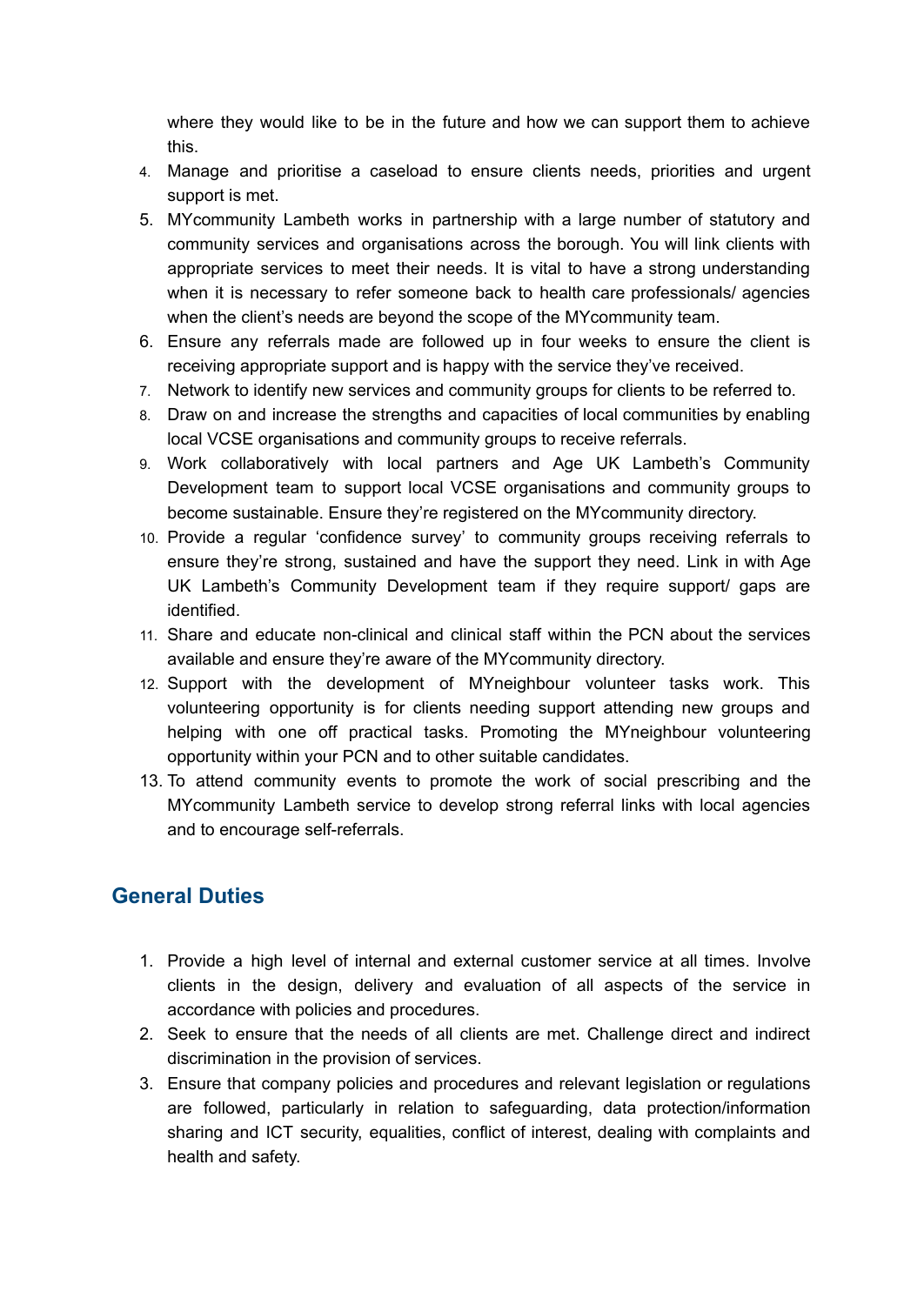- 4. Deliver against performance targets, keeping management informed of issues and changes that might impact on performance. Actively participate in an annual appraisal.
- 5. Ensure that the quality of service provided is continuously improved. Monitor and evaluate the effectiveness of service provision. Respond constructively to client/customer feedback including complaints.
- 6. Contribute to the development of service improvements through your active and constructive participation in team meetings, supervision, training, conferences and other groups. Review, reflect and act upon own individual professional practice and keep-up-to date with relevant service developments to achieve continuous improvement.
- 7. Inform the development and contribute to the implementation of the communications and marketing strategy.
- 8. Provide oral or written descriptive and evaluative reports as required.
- 9. Effectively manage any resources provided to support service delivery including premises, materials and equipment.
- 10. Attend training courses, workshops or seminars as required. Attend and assist in various meetings and events as agreed with the line manager. Commitment to professional and personal development.
- 11. Work flexibly and respond positively to changing business needs and fulfil any other duty, appropriate to the grade and nature of the post, as required by your line manager.

## **Person Specification**

| Qualifications, experience and knowledge                        | <b>Essential</b> | <b>Desirable</b> |
|-----------------------------------------------------------------|------------------|------------------|
| Experience of supporting service users in a person-centred,     |                  |                  |
| holistic approach.                                              |                  |                  |
| Experience of data collection and using tools to measure impact | √                |                  |
| of service.                                                     |                  |                  |
| Knowledge of using scaling tools to help people identify their  | √                |                  |
| support needs and agree goals and actions.                      |                  |                  |
| Experience of encouraging and motivating clients to achieve     |                  |                  |
| goals, maintain independence and improve well-being.            |                  |                  |
| Experience of networking and proactively liaising with external |                  |                  |
| agencies and community groups to maximise client support        |                  |                  |
| services and referrals.                                         |                  |                  |
| Experience of successful team working.                          |                  |                  |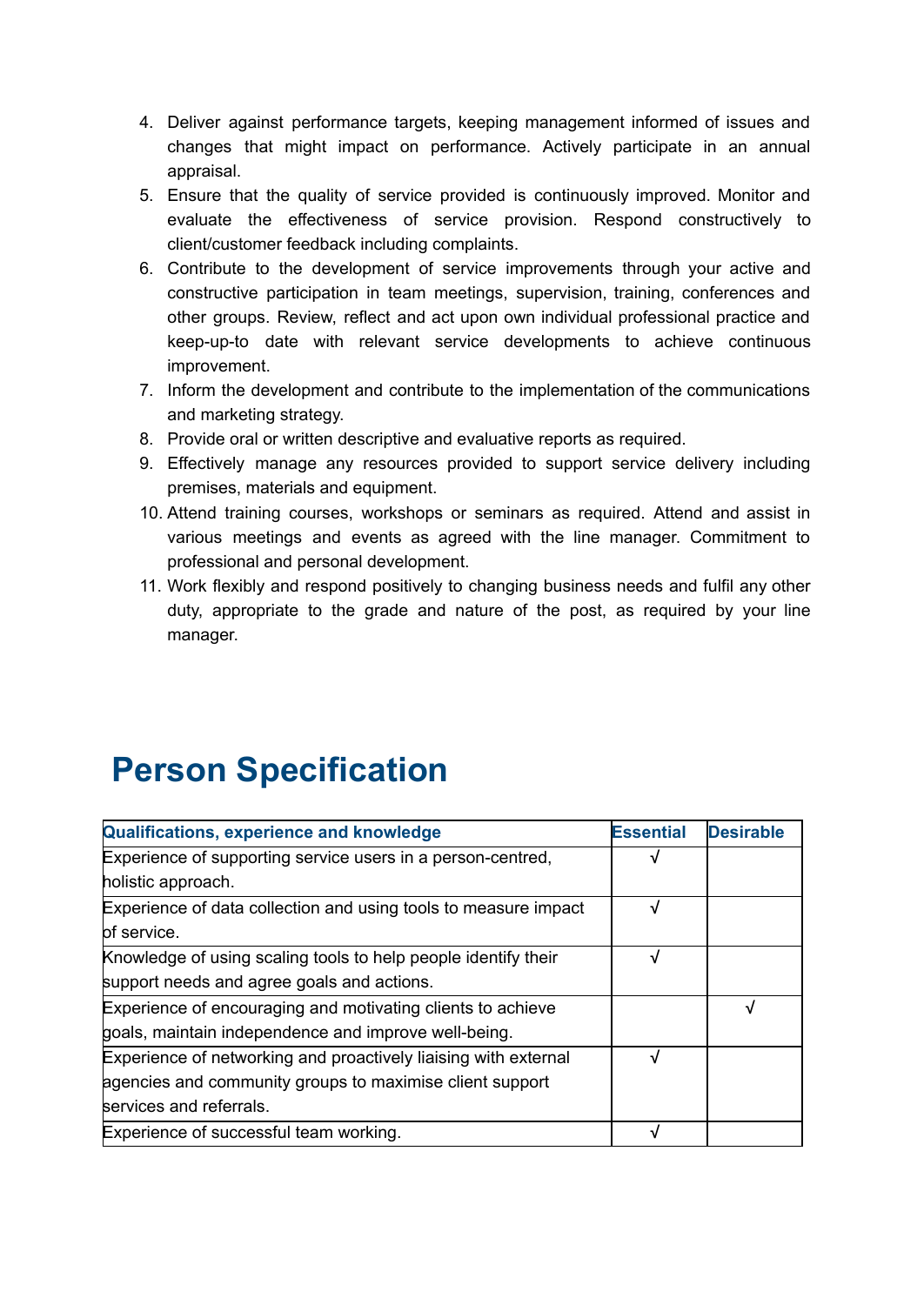| Experience of working directly in a community development            |            |           |
|----------------------------------------------------------------------|------------|-----------|
| context, adult health and social care, learning support or public    |            |           |
| health/ health improvement (including unpaid work)                   |            |           |
| Experience of working with the VCSE sector (in a paid or unpaid      |            | √         |
| capacity), including with volunteers and small community groups      |            |           |
| Experience of supporting people with their mental health, either in  |            | √         |
| a paid, unpaid or informal capacity                                  |            |           |
| Knowledge of the wider determinants of health, including social,     | $\sqrt{}$  |           |
| economic and environmental factors and their impact on               |            |           |
| communities, individuals, their families and carers.                 |            |           |
| Experience of health related developments and data security          |            |           |
| requirements.                                                        | $\sqrt{}$  |           |
| Experience of using various IT systems and software applications.    | √          |           |
| Knowledge of voluntary and public sector services in Lambeth.        |            | √         |
| Knowledge of how the NHS works, including primary care.              |            | $\sqrt{}$ |
| Knowledge of, and ability to work to, policies and procedures,       |            |           |
| including confidentiality, lone working, data protection, health and |            |           |
| safety and safeguarding.                                             |            |           |
| <b>Skills and abilities</b>                                          |            |           |
| Ability to actively listen, empathise with clients and provide       | $\sqrt{ }$ |           |
| hon-judgemental support.                                             |            |           |
| Able to manage a varied caseload of clients and the ability to       |            |           |
| prioritise different areas of work according to need and deadlines.  | √          |           |
| Able to work in a flexible manner to meet the demands of a           | √          |           |
| developing project.                                                  |            |           |
| Excellent interpersonal skills including verbal and written          | $\sqrt{}$  |           |
| communication.                                                       |            |           |
| A high level of competence in using information technology           |            |           |
| including various software applications.                             | √          |           |
| Able to work independently and manage own workload on a day          |            |           |
| to day basis and make efficient use of time and resources.           | √          |           |
| Ability to positively, clearly and sensitively communicate with      | $\sqrt{2}$ |           |
| individuals, their family and carers.                                |            |           |
| Ability to acknowledge, respect and respond to individual            | $\sqrt{ }$ |           |
| differences and diversity requirements.                              |            |           |
| Ability to identify risk and assess/manage risk when working with    | $\sqrt{ }$ |           |
| clients.                                                             |            |           |
| Able to work from an asset-based approach, building on existing      | $\sqrt{ }$ |           |
| community and personal assets.                                       |            |           |
| Able to work flexibly including evening and weekends as required.    | $\sqrt{}$  |           |
| <b>Equal opportunities</b>                                           |            |           |